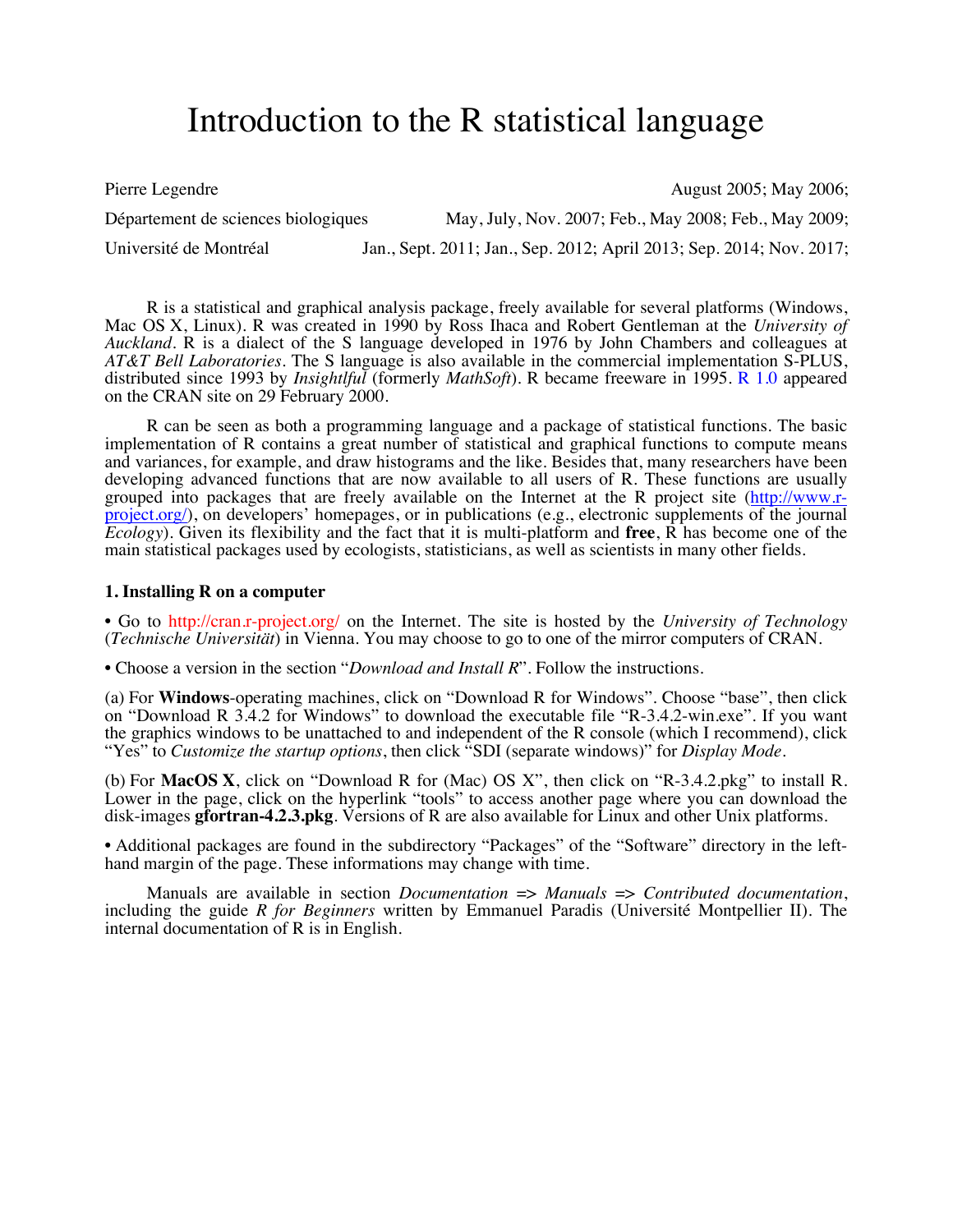A window, the R console, appears on the computer screen when R is started. Lines of command are typed in that window; they are executed when hitting "Return".

The contents of the R window can be saved to a file, for instance "RConsole.txt". **More often**, R users save their commands and results as the work progresses, by copying and pasting them to a text file. Any portion of that text file can be copied back into the R window, one or several lines at a time, to run the commands again.

#### Giving a name to an object

Objects used in this short course will be limited to the types "vectors", "matrices", and "data frames" (a kind of matrix that may contain several types of vectors). In R, a number is a vector containing a single element.

To carry out statistical analyses, we will use functions of the R language. Some of these functions compute statistical parameters of data vectors, like the mean or variance, whereas others plot graphs.

Function "c" ("combine") allows the combination of numbers to form a vector. For example, to construct a vector "vec1" containing numbers 1, 12, and 7, the command is the following:

## $>$  vec1 <- c(1, 12, 7)

The " $>$ " at the beginning of the line is R's prompt character. It indicates that R is waiting for a command from the user. Operator "assign", represented by "<" followed by "-", is used to assign a name to an object or the result of a calculation:

#### $>$  vec1 <- c(1, 12, 7)

with or without spaces. One can also use "=" for assignment:

#### $>$  vec1= c(1, 12, 7)

It is important to distinguish the name assigned to an object from the function used to compute that object. Suppose, for example, that one wants to compute the mean of the values in a vector (object) called "toto"; "toto" is the name assigned to the vector in the current R run. We can compute the mean of the values in object "toto" as follows:

#### > mean.of.these.values <- mean(toto)

"mean" is an R function; it computes the mean of the values in object "toto" given as argument to "mean". The result is stored into a new object called "mean.of.these.values". The arguments of a function are written in parentheses; that includes the names of objects used by functions.

## **Important : "toto" and "mean1" are names arbitrarily chosen by the user. They designate objects in the current R run. On the contrary, "read.table" and "mean" are functions that perform specific tasks. Their names cannot be changed.**

Object names **must begin with a letter**; they can contain letters, numbers (0-9), and periods (.), but no space. For object names, R distinguishes capital and small letters; so, x and X can be used to name different objects.

## Information on the functions of R

Information on the functions of R can be obtained on-line in two different ways:

## > ?name-of-the-function

A window appears on the screen, containing a description of the function. For example, to obtain information about the function "mean", type:

> ?mean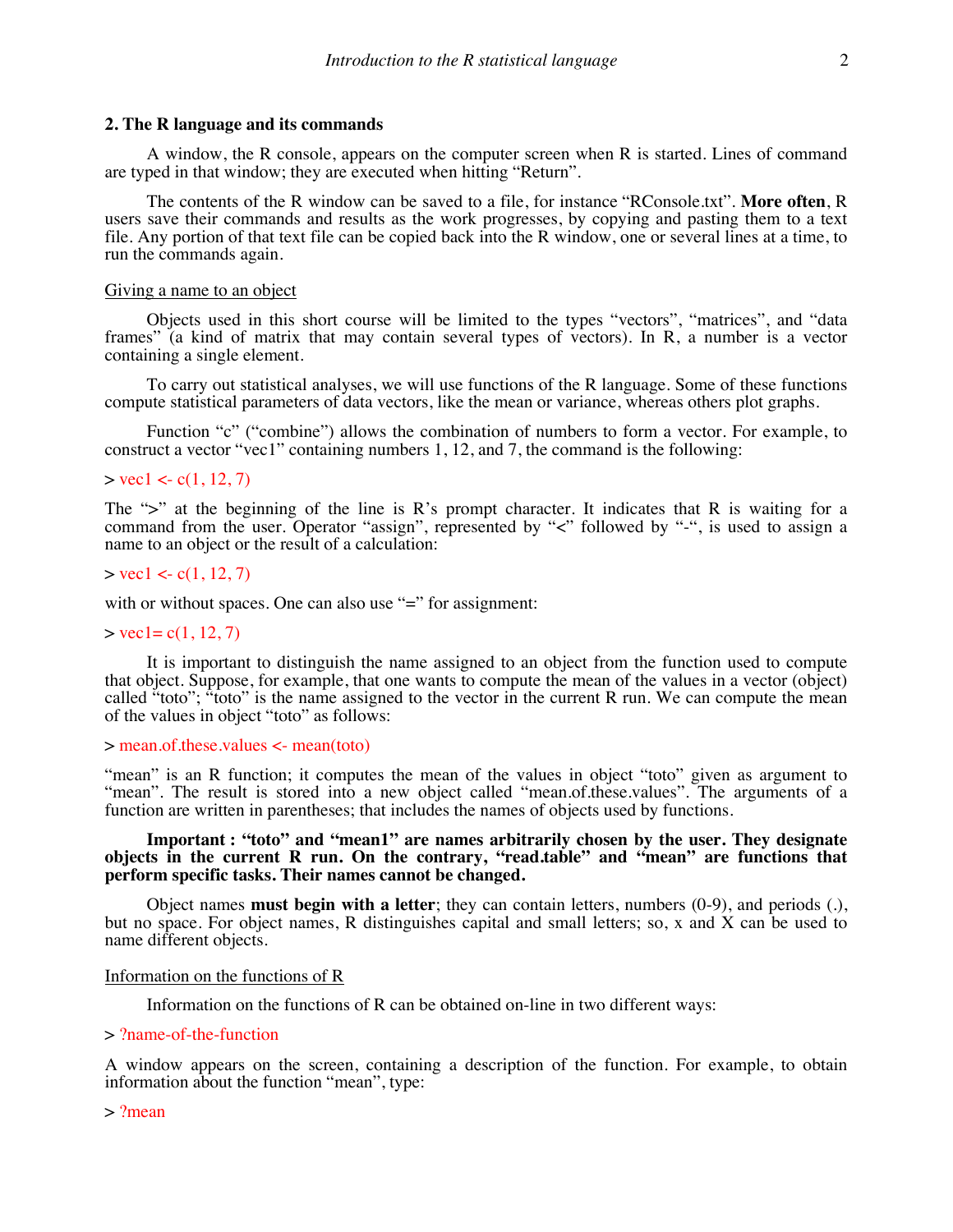If the exact name of an R function is not known, type "help.search". This command searches the R packages in your computer and produces a list of the R functions whose descriptions contain the given expression or term; the packages in which they are found are stated. For example, type:

#### > help.search("median")

#### Notes and comments

It is important to add notes and comments to the text file containing the saved commands, in order to remember later the objectives of the calculations or the details of the algorithm. A comment line starts with "#". Example:

#### > # Computing a multiple regression

When they are copied back into the R window, the lines or sections of lines beginning with "#" are not executed.

#### Importing a data file to be analysed by R

One could type the data to be analysed in the R window, but it is more practical to have them written in advance in a text file or a spreadsheet page, whose content is imported into the current R run. The function "read.table" imports data **from a text file** and creates an object of type "data.frame". (For very large tables, use "scan" instead of "read.table".) Example:

> toto <- read.table("name-of-the-text-file", header=TRUE, row.names=1)

"toto" is the name given to the **data frame** in the R run; "name-of-the-text-file" is the name of the text file on your computer's hard disk, including the extension if any (beware: MS Windows does not necessarily show extensions in file lists).

Before importing data, one must tell R where the data file is located on your hard disk. Go to the "File", "Tools", or "Misc." menu (depending on the version of R) and click on "Change Working Directory". Navigate in your file list to find the name of the folder containing the file to be imported. In some versions of R, you will have to get inside the folder to turn it into your active directory.

It is easier to import files that are not in the "Working Directory" by the following command:

#### > toto <- read.table( file.choose() )

That command opens a dialogue box, which allows one to select the file to be read.

Most data files contain object (row) names and column headers. You have to tell R how the file is organized in that respect. In the "read.table" command above, the argument "header" refers to column (variable) names; "header = TRUE" indicates that there are column names in the first row of the data file to be imported; "header = FALSE" indicates that there are no column names in the data file. The argument "row.names" indicates in which column the row (object) names are found, if any; if row names are in column 8, write "row names=8".

By default, values in any line are separated by spaces or tab characters and the decimal mark is the period (.). If the values are separated by other markers, for example a \$ signs, specify this by sep="\$". If the decimal mark is the comma, add an argument indicating that:  $\frac{dec}{ac} = \frac{m}{n}$ . Many other options covering a wide range of situations are described in the help file:

#### > ?read.table

The arguments "header" and "row.names" are not required if the file contains no row or column identifiers, or if the file is organized exactly as follows:

• object names are found in column 1;

• there are column headers, **except for column 1 which contains the object names**. A "tab" may be present, or not, before the identifier of the first column. The "read.table" command has been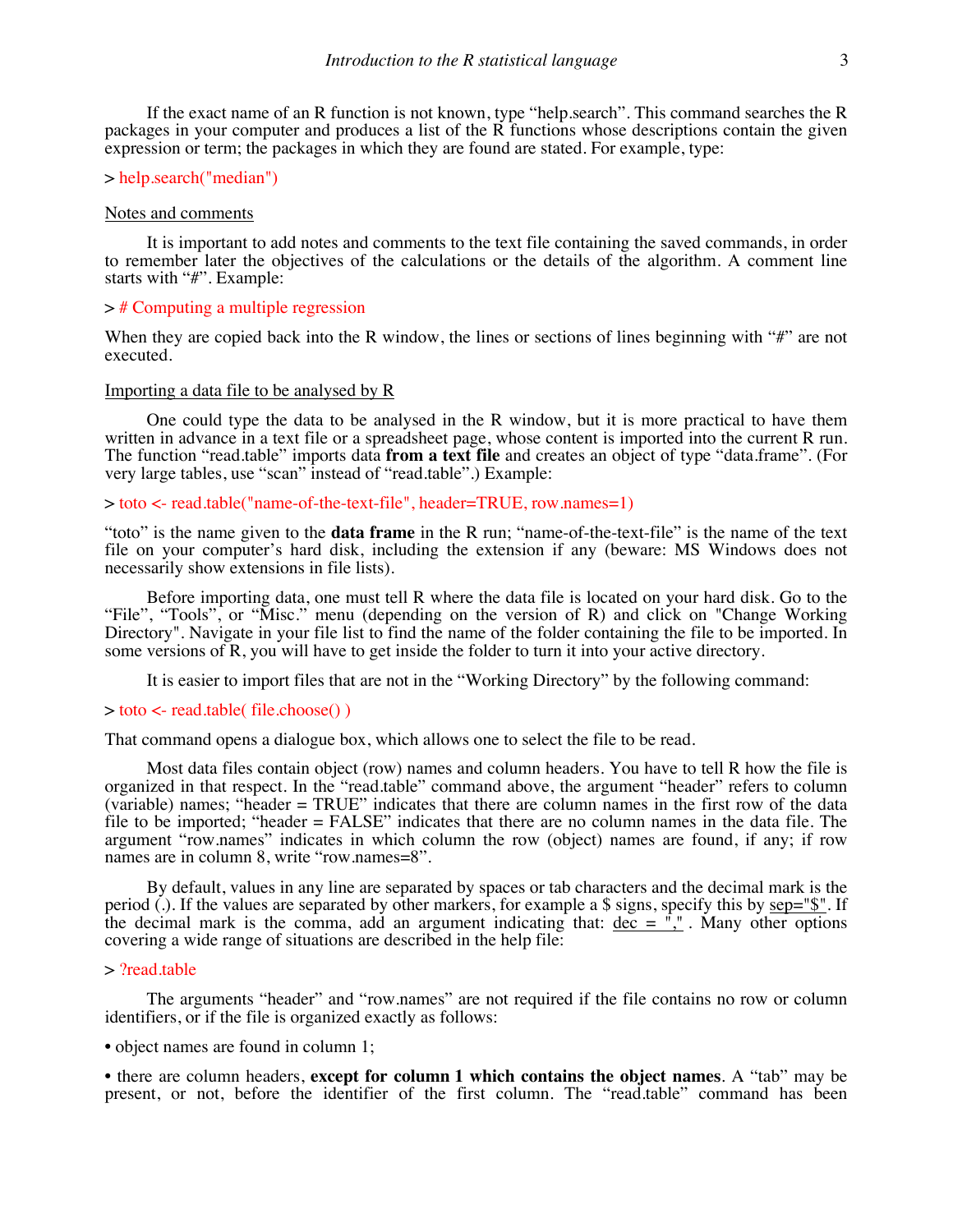programmed to recognize files that contain one element fewer in row 1 than in all other rows (that line is recognized to contain the column headers), and import them without any further specification.

For example, the following text file:

|                   |  |  |  | Spec1 Spec2 Spec3 Spec4 Spec5 Spec6Depth(m)Coral Sand Other |  |  |
|-------------------|--|--|--|-------------------------------------------------------------|--|--|
| Site1             |  |  |  |                                                             |  |  |
| Site2             |  |  |  |                                                             |  |  |
| Site <sub>3</sub> |  |  |  |                                                             |  |  |
| Site4             |  |  |  |                                                             |  |  |
| Site <sub>5</sub> |  |  |  |                                                             |  |  |
| Site <sub>6</sub> |  |  |  |                                                             |  |  |
| Site7             |  |  |  |                                                             |  |  |
| Site <sub>8</sub> |  |  |  |                                                             |  |  |
| Site9             |  |  |  |                                                             |  |  |
| Site10            |  |  |  |                                                             |  |  |

will be imported correctly by the command:

```
> reef <- read.table("fich.txt")
```
without having to specify "header" and "row.names". Yet, one must always check that the data have been imported correctly into the R window. Type the object name to print the data file:

> reef

Be careful with large files: typing the name of a file will print the whole file to your R window. The alternative command

## > head(reef)

only prints the first few lines of a data file (default: the first 6 lines).

Data frames, matrices, or vectors can be edited, and their contents modified, by the command:

```
> fix(name-of-the-R-object) # for example: fix(reef)
```
One can save an R object (e.g., "toto") on disk as a text file with the "write.table" command. Example:

```
> write.table(toto, file="file.name.txt")
```
## **3. R packages**

R allows users to perform calculations using pre-programmed functions. These functions are available in packages. Some packages come with the basic R installation; others can be downloaded from the Internet. The command:

## > .Library

prints the access path to the packages already loaded into your computer.

Before using a function from a package present in the computer, that package must be attached to the current R run. Go to the **Packages** menu and click on **Load package…** (Windows) or **Package Manager** (OS X) to activate one or several packages. To load a single package, one can type:

| $>$ library(name-of-the-package) | $#$ for example: | library (MASS), or |
|----------------------------------|------------------|--------------------|
| $>$ require(name-of-the-package) | $#$ for example: | require(MASS)      |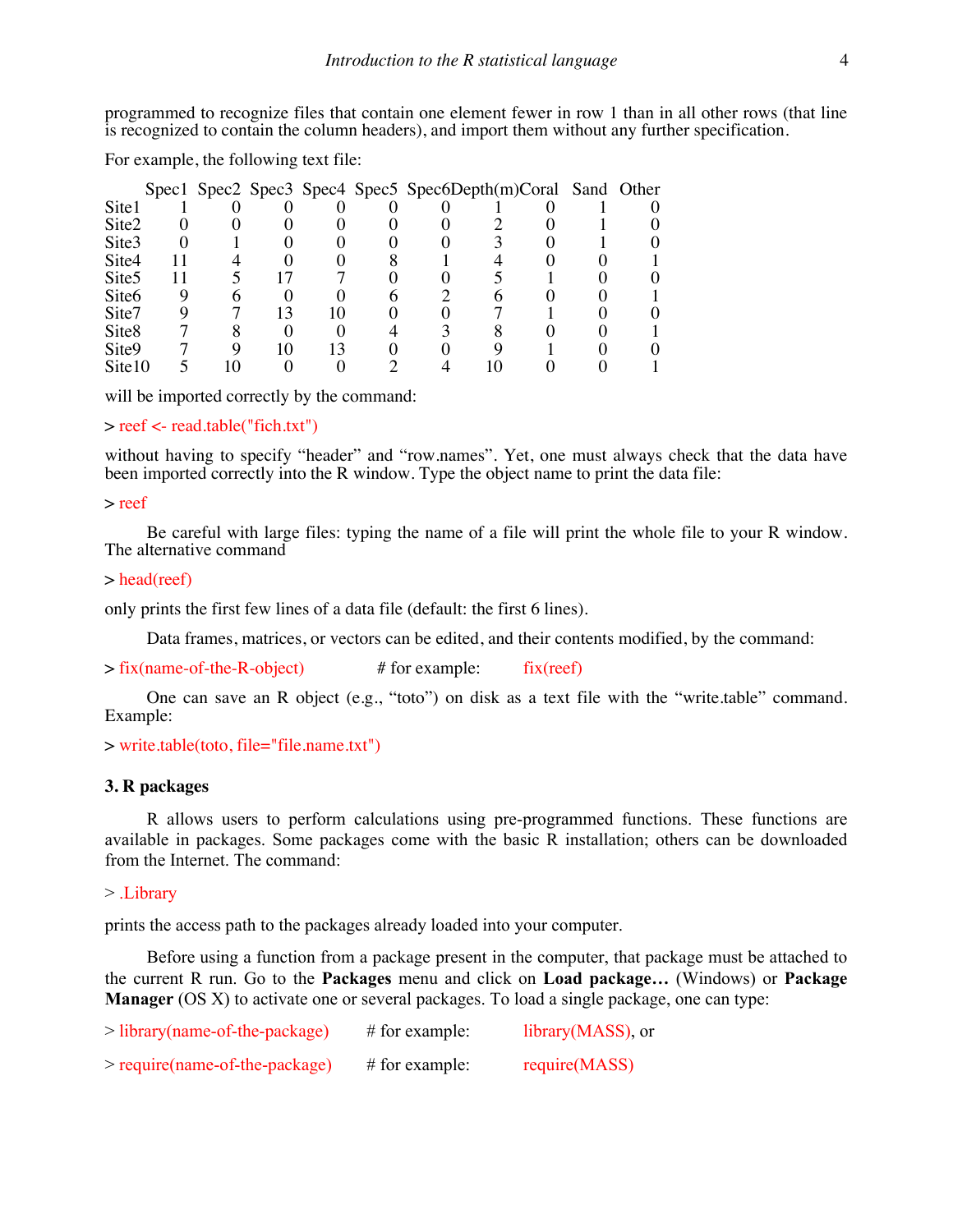In that example, "MASS" is the name of an R package written by Venables and Ripley, corresponding to the contents of their book *Modern Applied Statistics with S*. This package, which was first written for the S language, has been translated to R by Prof. Brian Ripley.

As mentioned above, one can learn about packages containing pre-programmed functions of one's interest and available on the hard disk by typing "help.search". For example:

## > help.search("RDA")

will inform users that package "vegan" contains a function for canonical redundancy analysis (RDA).

Additional packages like "vegan" can be downloaded from the Web. More than 3000 packages are presently available on the CRAN site. Other packages are found on researchers' Web pages or in appendices of scientific papers.

• Windows clients: go to the **Packages** menu => **Install package(s)**.

• MacOS X clients: go to the **Package & Data** menu and click on **Package Installer** => **CRAN (binaries)** => **Get list**. Click on the box "install dependencies" in order to automatically install other necessary packages while installing your R packages.

Choose from the list of available packages.

=> The following packages will be used in the practicals of this course: 'ade4', 'ape', 'cclust', 'cluster', 'geoR', 'labdsv', 'mapdata', 'maps', 'mvpart', 'rgl', 'spam', 'spdep', and 'vegan'.

After you finish installing these packages from the CRAN site, download the 'AEM', 'packfor'<sup>1</sup> and 'PCNM' packages from http://r-forge.r-project.org/R/?group id=195, and 'rdaTest' from http://numericalecology.com. Do not decompress these files; keep them as .zip (Windows) or .tgz (MacOS X). To install these packages from your hard disk:

• Windows clients: go to the **Packages** menu => **Install package(s) from local zip files**.

• MacOS X clients: go to the **Package & Data** menu and click on **Package Installer**; select **Local Source Package** and click the button **Install**.

Some R-language functions, found in the "Practicals in R" folder available on the course's Web page, will also be used during the course. To load a simple R function:

• Windows clients: go to the **File** menu => **Source R Code...**

• MacOS X clients: go to the **Files** menu => **Source File...**

Your own R functions can be loaded using the same procedure.

## **4. Statistical analyses in R**

Nearly all contemporary statistical procedures have been programmed for R. For example, have a look at the functions available in the "stat" package, a list of which is found in the INDEX file of that package. Computations are run by calling these pre-programmed functions. The help file associated with each function gives examples of its use.

Examples of applications to basic statistics are provided in the first few pages of the file "*Practicals\_in\_R.pdf*" available in the folder of the short course.

 <sup>1</sup> MacOS X users need to install the Fortran compiler to get 'packfor' to run. Instructions are found in section "**1. Installing R on a computer**" on page 1.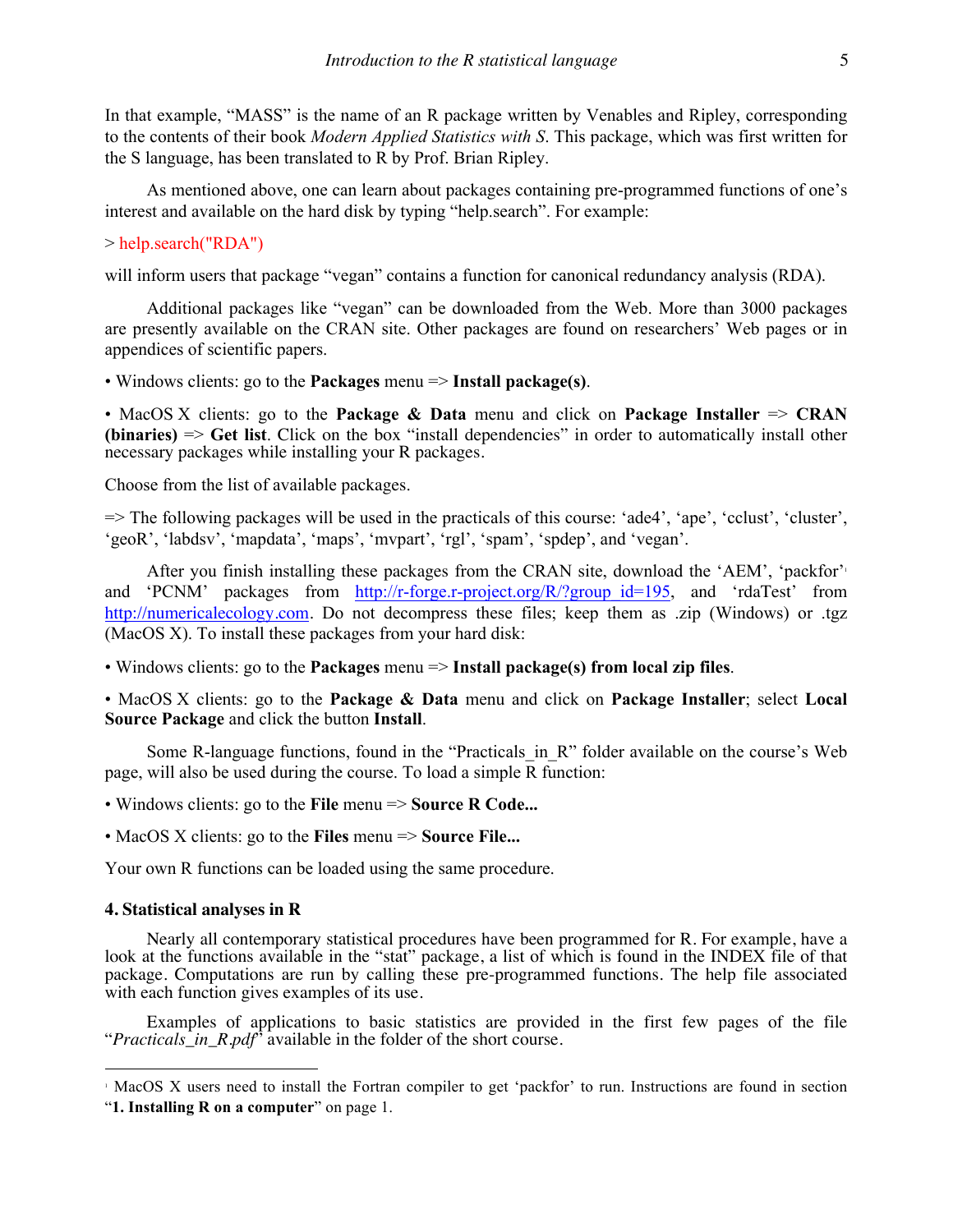## **5. Saving results**

To save the contents of the R window, go to **File** => **Save** or **Save as…** Save the file in your working directory, not on the desktop. **A more common way** is to copy-and-paste selected results into a text file. In most cases, there is no point in saving files of intermediate results as these can easily be recomputed by running the saved list of R commands.

One can save graphical results of R in several formats, depending on the OS: pdf, metafile, postscript, jpeg, etc. in Windows; pdf in MacOSX. Activate the graphics window by clicking in it, then go to **File** => **Save** or **Save as…** Other formats are available by typed commands. Descriptions of these formats can be obtained by typing:

#### > ?Devices

#### **6. Practical advice**

Rather than saving the contents of the R window at the end of a session, it is preferable to copy the command lines and relevant results to text files during the course of the work. Use one of the free ASCII (= text) editor such as EditPad Lite <http://www.editpadpro.com/editpadlite.html> and Notepad++ <http://notepad-plus.sourceforge.net/uk/site.htm> for Windows or TextWrangler for MacOS  $\overline{X}$  <http://www.barebones.com/products/textwrangler/download.html>. For Windows machines, the best free ASCII editor is Tinn-R <http://www.sciviews.org/Tinn-R/index.html>; it allows users to write and edit R code and submit it directly to the R console.

Write many comments into your work file. This will allow you to understand, later, what you have done. If your lines of comments begin with "#", you will be able to run all your commands by copyingand-pasting part of your text file, comments included, into the R window. Avoid accents, spaces and commas in the names of objects and variables in data tables: R cannot deal with these characters.